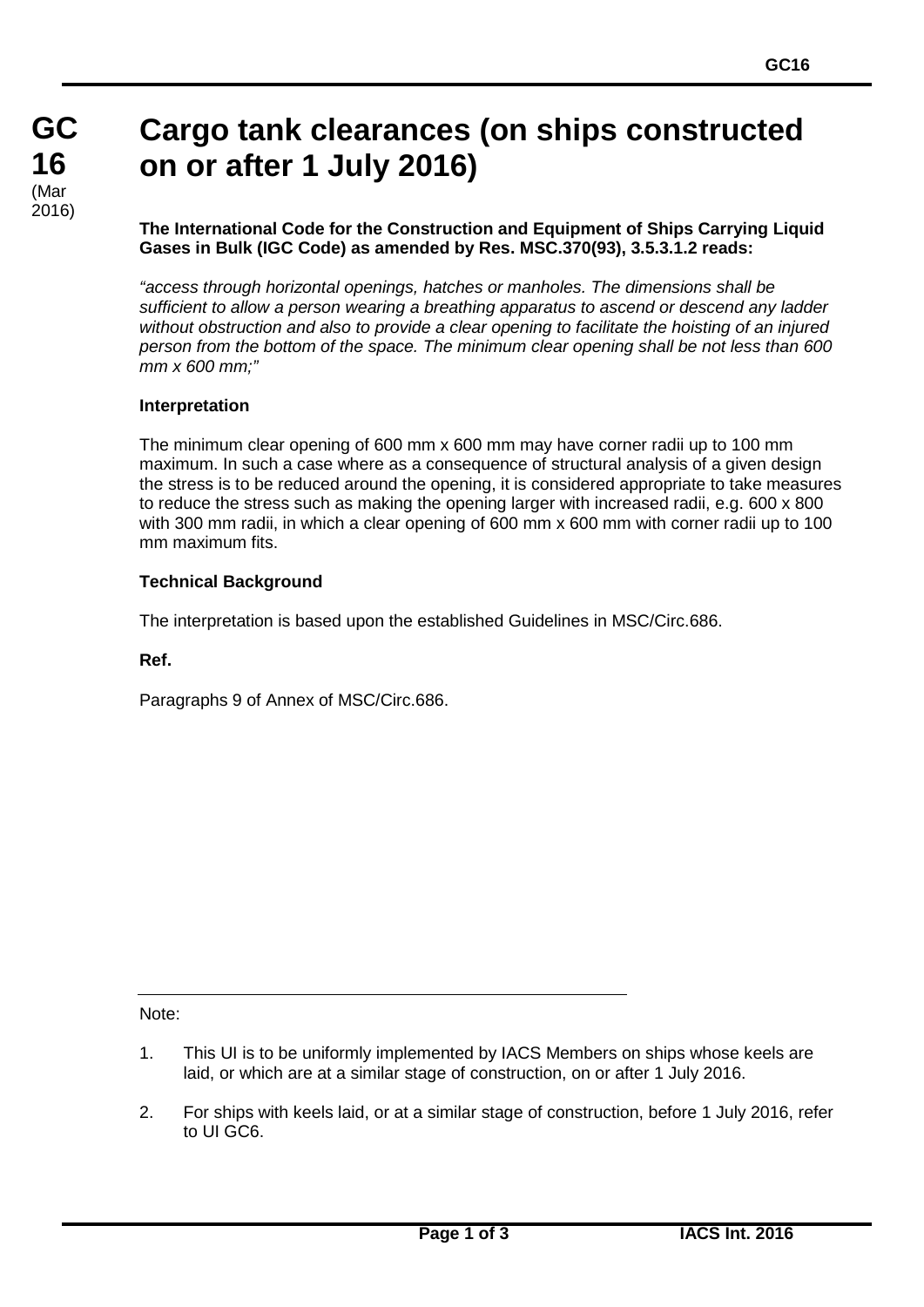#### **The International Code for the Construction and Equipment of Ships Carrying Liquid Gases in Bulk (IGC Code) as amended by Res. MSC.370(93), 3.5.3.1.3 reads:**

**GC 16** (cont)

*"access through vertical openings or manholes providing passage through the length and breadth of the space. The minimum clear opening shall be not less than 600 mm x 800 mm at a height of not more than 600 mm from the bottom plating unless gratings or other footholds are provided;"*

### **Interpretation**

1. The minimum clear opening of not less than 600 mm x 800 mm may also include an opening with corner radii of 300 mm. An opening of 600 mm in height x 800 mm in width may be accepted as access openings in vertical structures where it is not desirable to make large opening in the structural strength aspects, i.e. girders and floors in double bottom tanks.



2. Subject to verification of easy evacuation of injured person on a stretcher the vertical opening 850 mm x 620 mm with wider upper half than 600 mm, while the lower half may be less than 600 mm with the overall height not less than 850 mm is considered an acceptable alternative to the traditional opening of 600 mm x 800 mm with corner radii of 300 mm.